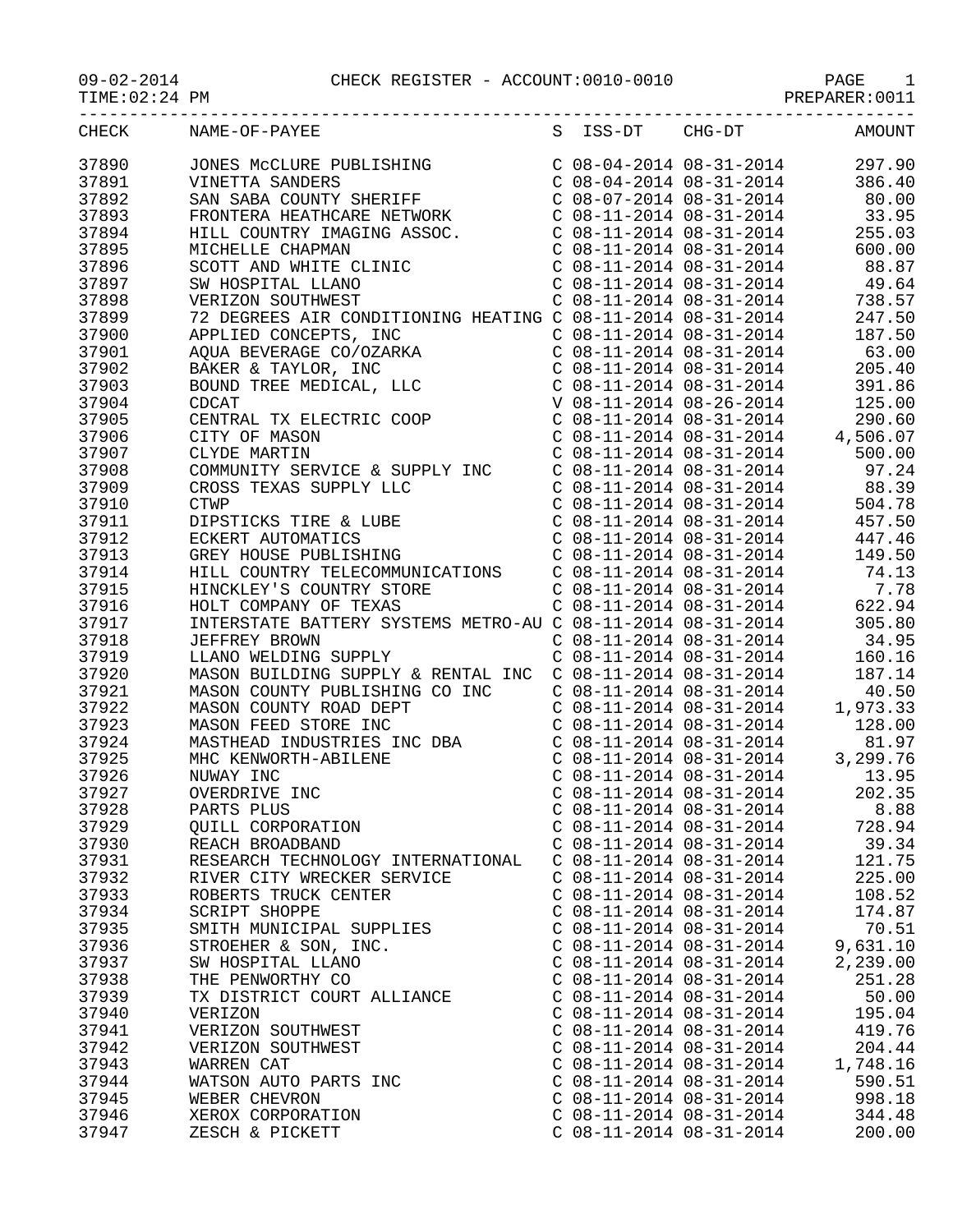|                | S ISS-DT CHG-DT AMOUNT<br>CHECK NAME-OF-PAYEE                                                                                                                                                                                                      |                                                    |                             |                                                                                                                                                                                                                                              |
|----------------|----------------------------------------------------------------------------------------------------------------------------------------------------------------------------------------------------------------------------------------------------|----------------------------------------------------|-----------------------------|----------------------------------------------------------------------------------------------------------------------------------------------------------------------------------------------------------------------------------------------|
| 37948          | MASON COUNTY TITLE COMPANY<br>PAYROLL CLEARING ACCOUNT<br>DAVID WILSON<br>DAVID WILSON<br>MELISSA HALEY<br>MELISSA HALEY<br>C 08-14-2014 08-31-2014<br>C 08-14-2014 08-14-2014<br>C 08-14-2014 08-31-2014<br>C 08-14-2014 08-31-2014<br>T 08-25-20 |                                                    |                             |                                                                                                                                                                                                                                              |
| 37949          |                                                                                                                                                                                                                                                    |                                                    |                             |                                                                                                                                                                                                                                              |
| 37950          |                                                                                                                                                                                                                                                    |                                                    |                             |                                                                                                                                                                                                                                              |
| 37951          |                                                                                                                                                                                                                                                    |                                                    |                             |                                                                                                                                                                                                                                              |
| 37952          |                                                                                                                                                                                                                                                    |                                                    |                             |                                                                                                                                                                                                                                              |
| 37953          |                                                                                                                                                                                                                                                    |                                                    |                             |                                                                                                                                                                                                                                              |
| 37954          |                                                                                                                                                                                                                                                    |                                                    |                             |                                                                                                                                                                                                                                              |
| 37955          |                                                                                                                                                                                                                                                    |                                                    |                             |                                                                                                                                                                                                                                              |
| 37956          |                                                                                                                                                                                                                                                    |                                                    |                             |                                                                                                                                                                                                                                              |
| 37957          | HILL COUNTRY IMAGING ASSOC.<br>HILL COUNTRY MEM HOSPITAL 108-25-2014 08-25-2014 08-25-2014<br>HILL COUNTRY MEM HOSPITAL 108-25-2014 08-25-2014 867.35<br>HILL COUNTRY PRIMARY CARE PHYSICIAN I 08-25-2014 08-25-2014 33.95<br>LABORATO             |                                                    |                             |                                                                                                                                                                                                                                              |
| 37958          | LABORATORY CORP OF AMERICA<br>MICHELLE CHAPMAN<br>SCRIPT SHOPPE                                                                                                                                                                                    |                                                    |                             | I 08-25-2014 08-25-2014 600.00                                                                                                                                                                                                               |
| 37959          |                                                                                                                                                                                                                                                    |                                                    | $1\ 08-25-2014\ 08-25-2014$ | 208.20                                                                                                                                                                                                                                       |
| 37960          |                                                                                                                                                                                                                                                    |                                                    |                             |                                                                                                                                                                                                                                              |
| 37961          |                                                                                                                                                                                                                                                    |                                                    |                             |                                                                                                                                                                                                                                              |
| 37962          |                                                                                                                                                                                                                                                    |                                                    |                             |                                                                                                                                                                                                                                              |
| 37963          |                                                                                                                                                                                                                                                    |                                                    |                             |                                                                                                                                                                                                                                              |
| 37964          |                                                                                                                                                                                                                                                    |                                                    |                             |                                                                                                                                                                                                                                              |
| 37965          |                                                                                                                                                                                                                                                    |                                                    |                             |                                                                                                                                                                                                                                              |
| 37966          |                                                                                                                                                                                                                                                    |                                                    |                             |                                                                                                                                                                                                                                              |
| 37967          |                                                                                                                                                                                                                                                    |                                                    |                             |                                                                                                                                                                                                                                              |
| 37968          |                                                                                                                                                                                                                                                    |                                                    |                             |                                                                                                                                                                                                                                              |
| 37969          |                                                                                                                                                                                                                                                    |                                                    |                             |                                                                                                                                                                                                                                              |
| 37970          |                                                                                                                                                                                                                                                    |                                                    |                             |                                                                                                                                                                                                                                              |
| 37971          |                                                                                                                                                                                                                                                    |                                                    |                             | 1 08-25-2014 08-25-2014 323.53<br>C 08-25-2014 08-31-2014 35.00<br>I 08-25-2014 08-25-2014 23.98<br>I 08-25-2014 08-25-2014 1,026.51<br>I 08-25-2014 08-25-2014 382.50<br>I 08-25-2014 08-25-2014 179.55<br>I 08-25-2014 08-25-2014 7.56<br> |
| 37972          |                                                                                                                                                                                                                                                    |                                                    |                             |                                                                                                                                                                                                                                              |
| 37973          |                                                                                                                                                                                                                                                    |                                                    |                             |                                                                                                                                                                                                                                              |
| 37974          |                                                                                                                                                                                                                                                    |                                                    |                             |                                                                                                                                                                                                                                              |
| 37975          | HOLT CAT<br>HOLT CAT<br>JACOB PETRY<br>JAN APPLEBY<br>KERR COUNTY CLERK<br>LEE & COMPANY<br>LEXIS NEXIS                                                                                                                                            |                                                    |                             |                                                                                                                                                                                                                                              |
| 37976          |                                                                                                                                                                                                                                                    |                                                    |                             |                                                                                                                                                                                                                                              |
| 37977          |                                                                                                                                                                                                                                                    |                                                    |                             |                                                                                                                                                                                                                                              |
| 37978          |                                                                                                                                                                                                                                                    |                                                    |                             |                                                                                                                                                                                                                                              |
| 37979          |                                                                                                                                                                                                                                                    |                                                    | $C$ 08-25-2014 08-31-2014   | 200.00                                                                                                                                                                                                                                       |
| 37980          |                                                                                                                                                                                                                                                    |                                                    | I 08-25-2014 08-25-2014     | 172.00                                                                                                                                                                                                                                       |
| 37981          | LEXISNEXIS RISK DATA MANAGEMENT<br>LOWE'S PAY AND SAVE INC<br>LOWE'S PAY AND SAVE INC<br>LUCIO MORA<br>C 08-25-2014 08-25-2014 1,225.00<br>MAG DRILLING INC DBA<br>I 08-25-2014 08-25-2014 2,772.00                                                |                                                    |                             |                                                                                                                                                                                                                                              |
| 37982          |                                                                                                                                                                                                                                                    |                                                    |                             |                                                                                                                                                                                                                                              |
| 37983          |                                                                                                                                                                                                                                                    |                                                    |                             |                                                                                                                                                                                                                                              |
| 37984          |                                                                                                                                                                                                                                                    |                                                    |                             |                                                                                                                                                                                                                                              |
| 37985          | MAGAZINE SUBSCRIPTIONS - PTP AUSTIN I 08-25-2014 08-25-2014                                                                                                                                                                                        |                                                    |                             | 899.85                                                                                                                                                                                                                                       |
| 37986          | MASON BANK                                                                                                                                                                                                                                         | I 08-25-2014 08-25-2014                            |                             | 6,581.65                                                                                                                                                                                                                                     |
| 37987          | MASON READY MIX                                                                                                                                                                                                                                    | $C$ 08-25-2014 08-31-2014                          |                             | 2,212.50                                                                                                                                                                                                                                     |
| 37988          | MASON SHORT STOP                                                                                                                                                                                                                                   | I 08-25-2014 08-25-2014                            |                             | 109.99                                                                                                                                                                                                                                       |
| 37989          | MCCREARY VESELKA BRAGG & ALLEN                                                                                                                                                                                                                     | I 08-25-2014 08-25-2014                            |                             | 2,697.00                                                                                                                                                                                                                                     |
| 37990          | MENARD COUNTY                                                                                                                                                                                                                                      | I 08-25-2014 08-25-2014                            |                             | 109.54                                                                                                                                                                                                                                       |
| 37991          | MURR LAW OFFICE, P.L.L.C.                                                                                                                                                                                                                          | I 08-25-2014 08-25-2014                            |                             | 735.00                                                                                                                                                                                                                                       |
| 37992          | NEFFENDORF KNOPP DOSS & COMPANY                                                                                                                                                                                                                    | I 08-25-2014 08-25-2014                            |                             | 10,000.00                                                                                                                                                                                                                                    |
| 37993          | OVERDRIVE INC                                                                                                                                                                                                                                      | I 08-25-2014 08-25-2014                            |                             | 2,118.79                                                                                                                                                                                                                                     |
| 37994          | PATTI GROTE                                                                                                                                                                                                                                        | I 08-25-2014 08-25-2014                            |                             | 37.00                                                                                                                                                                                                                                        |
| 37995          | POSTMASTER                                                                                                                                                                                                                                         | I 08-25-2014 08-25-2014                            |                             | 34.00                                                                                                                                                                                                                                        |
| 37996          | <b>OUILL CORPORATION</b>                                                                                                                                                                                                                           | I 08-25-2014 08-25-2014                            |                             | 33.96                                                                                                                                                                                                                                        |
| 37997          | REGGIE LOEFFLER                                                                                                                                                                                                                                    | I 08-25-2014 08-25-2014                            |                             | 19.62                                                                                                                                                                                                                                        |
| 37998<br>37999 | SHELL FLEET PLUS                                                                                                                                                                                                                                   | I 08-25-2014 08-25-2014<br>I 08-25-2014 08-25-2014 |                             | 155.35<br>350.00                                                                                                                                                                                                                             |
|                | STEVEN J PICKELL<br>VERIZON SOUTHWEST                                                                                                                                                                                                              | I 08-25-2014 08-25-2014                            |                             | 86.92                                                                                                                                                                                                                                        |
| 38000<br>38001 | ZESCH & PICKETT                                                                                                                                                                                                                                    | I 08-25-2014 08-25-2014                            |                             | 100.00                                                                                                                                                                                                                                       |
| 38002          | SHERIFF JAMES PRINCE                                                                                                                                                                                                                               | I 08-26-2014 08-26-2014                            |                             | 75.00                                                                                                                                                                                                                                        |
| 38003          | SHERIFF WILLIAM R HIERHOLZER                                                                                                                                                                                                                       | I 08-26-2014 08-26-2014                            |                             | 85.00                                                                                                                                                                                                                                        |
|                |                                                                                                                                                                                                                                                    |                                                    |                             |                                                                                                                                                                                                                                              |

38004 CATHY DIAZ, CONSTABLE PCT 5 I 08-26-2014 08-26-2014 70.00 38005 GEISTWEIDT & WHITWORTH, P.C. I 08-26-2014 08-26-2014 200.00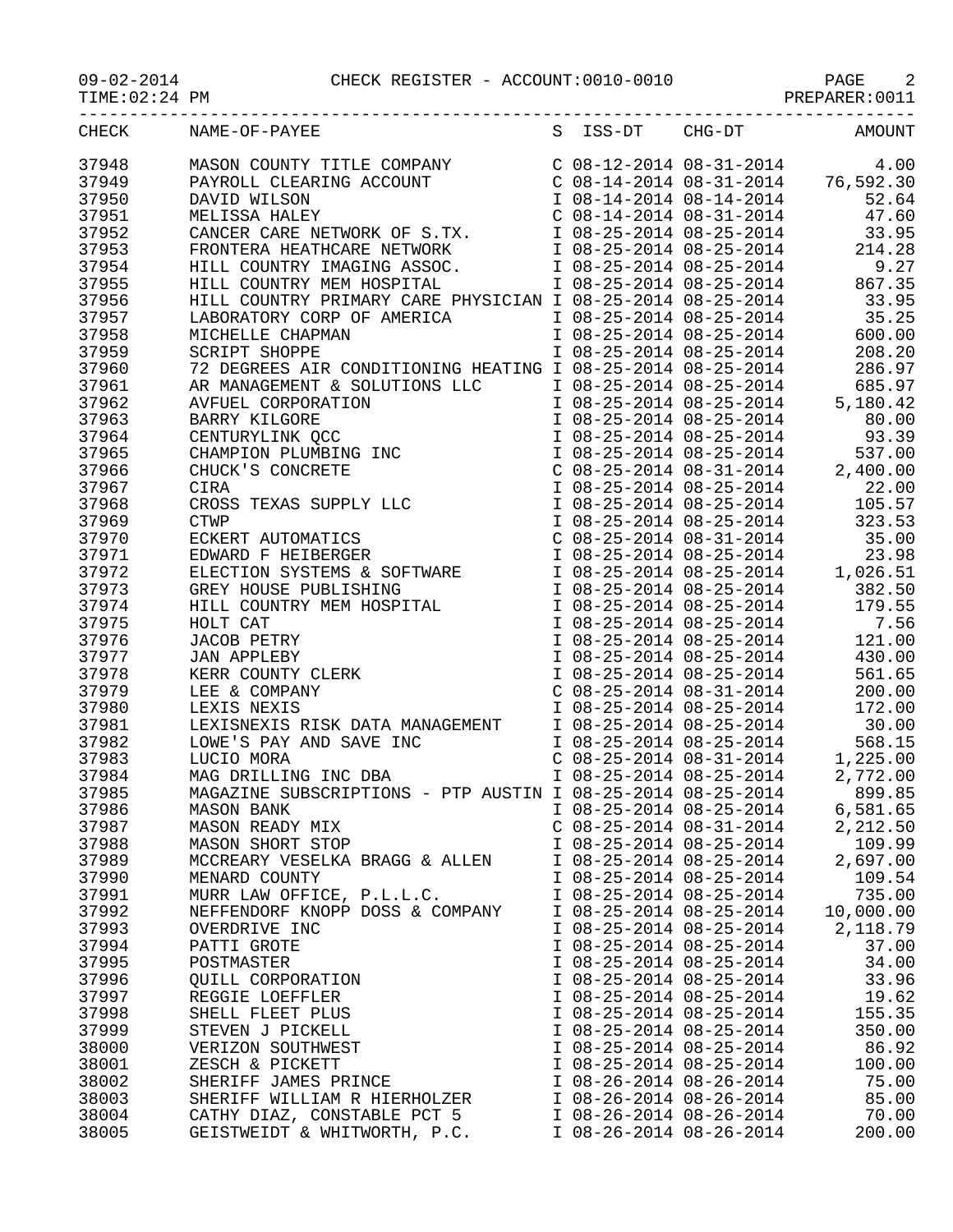09-02-2014 CHECK REGISTER - ACCOUNT:0010-0010 PAGE 3

TIME:02:24 PM PREPARER:0011

| CHECK | NAME-OF-PAYEE                                               | S | ISS-DT                    | CHG-DT | AMOUNT |
|-------|-------------------------------------------------------------|---|---------------------------|--------|--------|
| 38006 | LINEBARGER GOGGAN BLAIR & SAMPSON L I 08-26-2014 08-26-2014 |   |                           |        | 55.00  |
| 38007 | MCCULLOCH COUNTY SHERIFF                                    |   | I 08-26-2014 08-26-2014   |        | 75.00  |
| 38008 | LEWIS HERRINGTON                                            |   | V 08-27-2014 08-29-2014   |        | 438.30 |
| 38009 | MASON COUNTY HISTORICAL COMMISSION                          |   | $C$ 08-27-2014 08-31-2014 |        | 400.00 |
| 38010 | BEAR GRAPHICS, INC.                                         |   | I 08-27-2014 08-27-2014   |        | 76.48  |
| 38011 | DALLAS CO INST OF FORENCIS SCIENCES I 08-27-2014 08-27-2014 |   |                           |        | 658.00 |
| 38012 | JONES MCCLURE PUBLISHING                                    |   | I 08-27-2014 08-27-2014   |        | 77.70  |
| 38013 | LEXIS NEXIS                                                 |   | I 08-27-2014 08-27-2014   |        | 104.00 |
| 38014 | LOCAL GOVERNMENT SOLUTIONS LP                               |   | I 08-27-2014 08-27-2014   |        | 664.00 |
| 38015 | MCCULLOCH CNTY TREASURER                                    |   | I 08-27-2014 08-27-2014   |        | 340.00 |
|       |                                                             |   |                           |        |        |